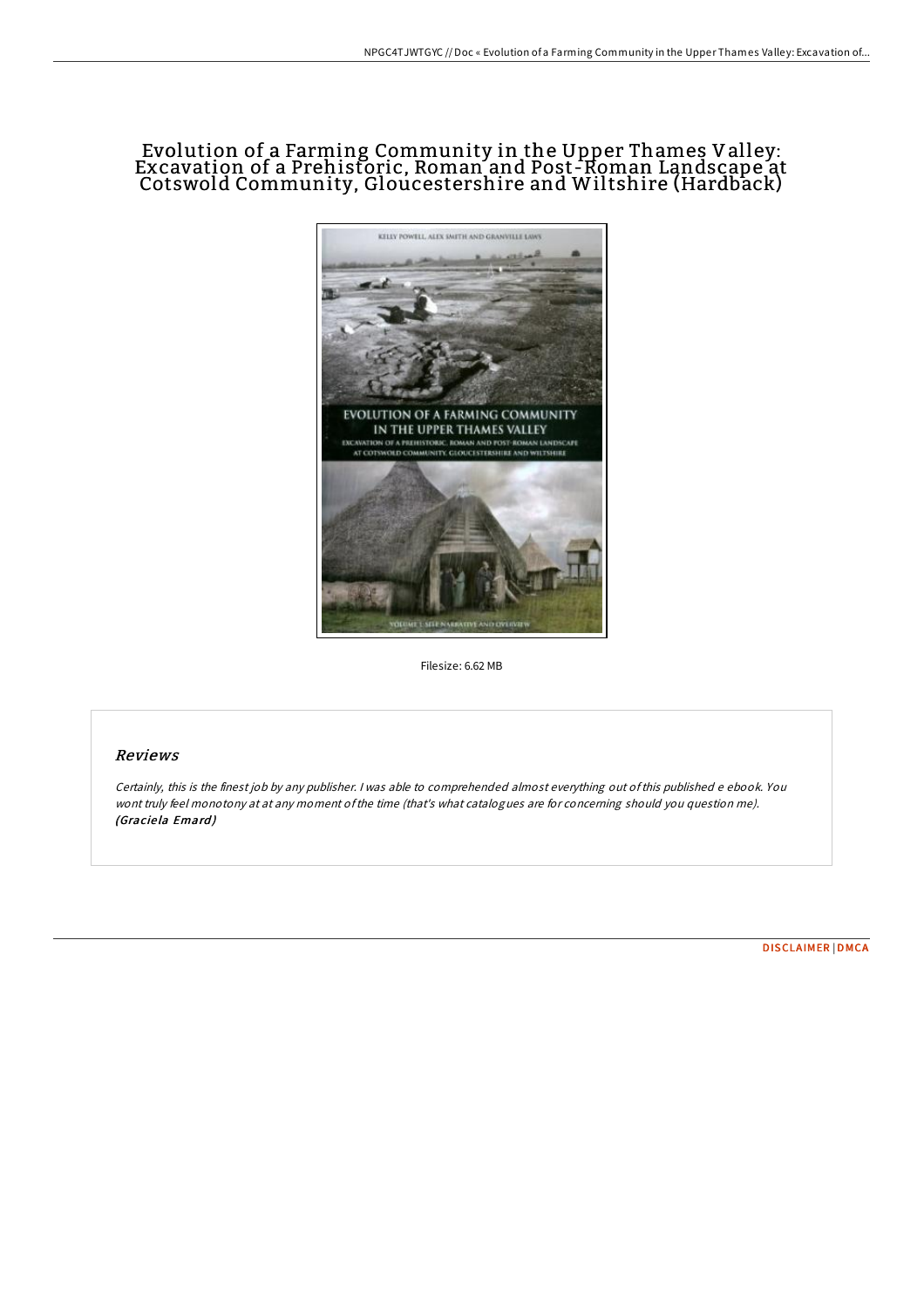### EVOLUTION OF A FARMING COMMUNITY IN THE UPPER THAMES VALLEY: EXCAVATION OF A PREHISTORIC, ROMAN AND POST-ROMAN LANDSCAPE AT COTSWOLD COMMUNITY, GLOUCESTERSHIRE AND WILTSHIRE (HARDBACK)



To download Evolution of a Farming Community in the Upper Thames Valley: Excavation of a Prehistoric, Roman and Post-Roman Land scape at Cotswold Community, Gloucestershire and Wiltshire (Hard back) PDF, make sure you refer to the link under and download the ebook or get access to other information which are in conjuction with EVOLUTION OF A FARMING COMMUNITY IN THE UPPER THAMES VALLEY: EXCAVATION OF A PREHISTORIC, ROMAN AND POST-ROMAN LANDSCAPE AT COTSWOLD COMMUNITY, GLOUCESTERSHIRE AND WILTSHIRE (HARDBACK) book.

Oxford University School of Archaeology, United Kingdom, 2010. Hardback. Condition: New. Language: English . Brand New Book. The site at Cotswold Community in the western reaches of the Upper Thames Valley has been a focus for human activity since Neolithic times. Successive Bronze Age, Iron Age and Roman settlements developed within an increasingly open grassland landscape, which was heavily exploited for the growing crops and the grazing of animals. The spiritual lives of the inhabitants were glimpsed through a series of structured pit deposits and ritual monuments, including a potential Neolithic timber circle and Bronze Age round barrows. One of the most striking landscape features was a late Bronze Age/early Iron Age pit alignment that extended over 500m, possibly marking one of the earliest attempts at defining territory on a large scale. It was still a visible feature for some time as it partly dictated the position of the boundaries of a Roman farmstead, which occupied the site from the 1st to 4th centuries AD. The farm lay in the shadow of Roman Cirencester less than 5km to the north and may even have been involved in the recycling of refuse from this important urban centre. Following abandonment of the Roman farmstead there was no further occupation on site, although a small number of Saxon agricultural structures indicate continuing use of the land, which may now have been part of a locally-centred Saxon estate.

A Read Evolution of a Farming Community in the Upper Thames Valley: [Excavatio](http://almighty24.tech/evolution-of-a-farming-community-in-the-upper-th.html)n of a Prehistoric, Roman and Post-Roman Landscape at Cotswold Community, Gloucestershire and Wiltshire (Hardback) Online Do wnload PDF Evolution of a Farming Community in the Upper Thames Valley: [Excavatio](http://almighty24.tech/evolution-of-a-farming-community-in-the-upper-th.html)n of a Prehistoric, Roman and Post-Roman Land scape at Cotswold Community, Gloucestershire and Wiltshire (Hardback) D., Download ePUB Evolution of a Farming Community in the Upper Thames Valley: [Excavatio](http://almighty24.tech/evolution-of-a-farming-community-in-the-upper-th.html)n of a Prehistoric, Roman and Post-Roman Landscape at Cotswold Community, Gloucestershire and Wiltshire (Hardback)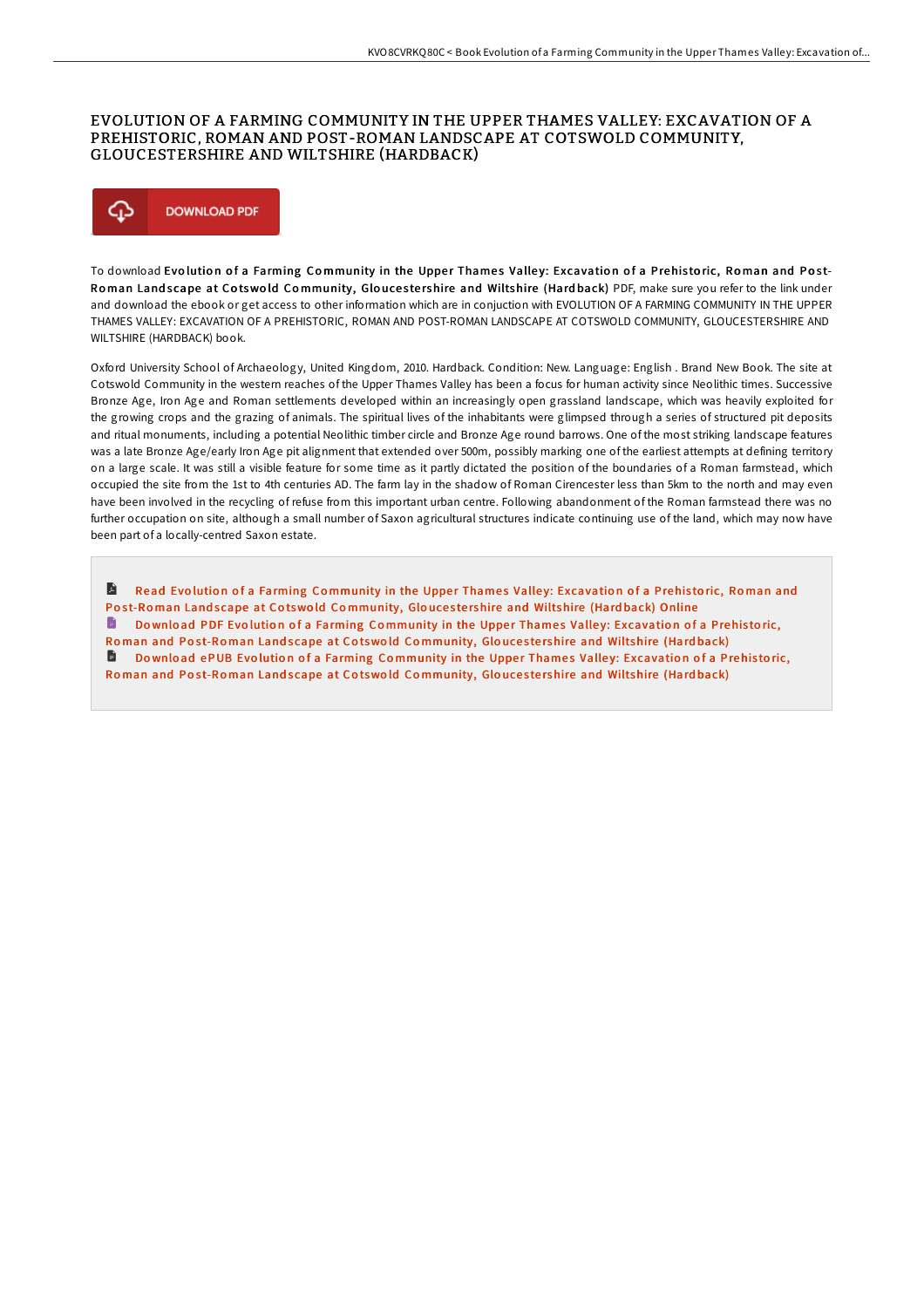### Relevant Books

[PDF] California Version of Who Am I in the Lives of Children? an Introduction to Early Childhood Education, Enhanced Pearson Etext with Loose-Leaf Version -- Access Card Package

Click the web link listed below to read "California Version ofWho Am I in the Lives ofChildren? an Introduction to Early Childhood Education, Enhanced Pearson Etext with Loose-LeafVersion -- Access Card Package" document. Save [Docum](http://almighty24.tech/california-version-of-who-am-i-in-the-lives-of-c.html)ent »

[PDF] Unplug Your Kids: A Parent's Guide to Raising Happy, Active and Well-Adjusted Children in the Digital Ag e

Click the web link listed below to read "Unplug Your Kids: A Parent's Guide to Raising Happy, Active and Well-Adjusted Children in the Digital Age" document.

S a ve [Docum](http://almighty24.tech/unplug-your-kids-a-parent-x27-s-guide-to-raising.html) e nt »

[PDF] Too Old for Motor Racing: A Short Story in Case I Didnt Live Long Enough to Finish Writing a Longer O ne

Click the web link listed below to read "Too Old for Motor Racing: A Short Story in Case I Didnt Live Long Enough to Finish Writing a LongerOne" document. S a ve [Docum](http://almighty24.tech/too-old-for-motor-racing-a-short-story-in-case-i.html) e nt »

[PDF] Kindergarten Culture in the Family and Kindergarten; A Complete Sketch of Froebel s System of Early Education, Adapted to American Institutions. for the Use of Mothers and Teachers Click the web link listed below to read "Kindergarten Culture in the Family and Kindergarten; A Complete Sketch of Froebel s

System ofEarly Education, Adapted to American Institutions. forthe Use ofMothers and Teachers" document. Save [Docum](http://almighty24.tech/kindergarten-culture-in-the-family-and-kindergar.html)ent »

[PDF] Who Am I in the Lives of Children? an Introduction to Early Childhood Education, Enhanced Pearson Etext with Loose-Leaf Version -- Access Card Package

Click the web link listed below to read "Who Am I in the Lives of Children? an Introduction to Early Childhood Education, Enhanced Pearson Etext with Loose-LeafVersion -- Access Card Package" document. Save [Docum](http://almighty24.tech/who-am-i-in-the-lives-of-children-an-introductio.html)ent »

#### [PDF] Who am I in the Lives of Children? An Introduction to Early Childhood Education

Click the web link listed below to read "Who am I in the Lives of Children? An Introduction to Early Childhood Education" document.

Save [Docum](http://almighty24.tech/who-am-i-in-the-lives-of-children-an-introductio-1.html)ent »